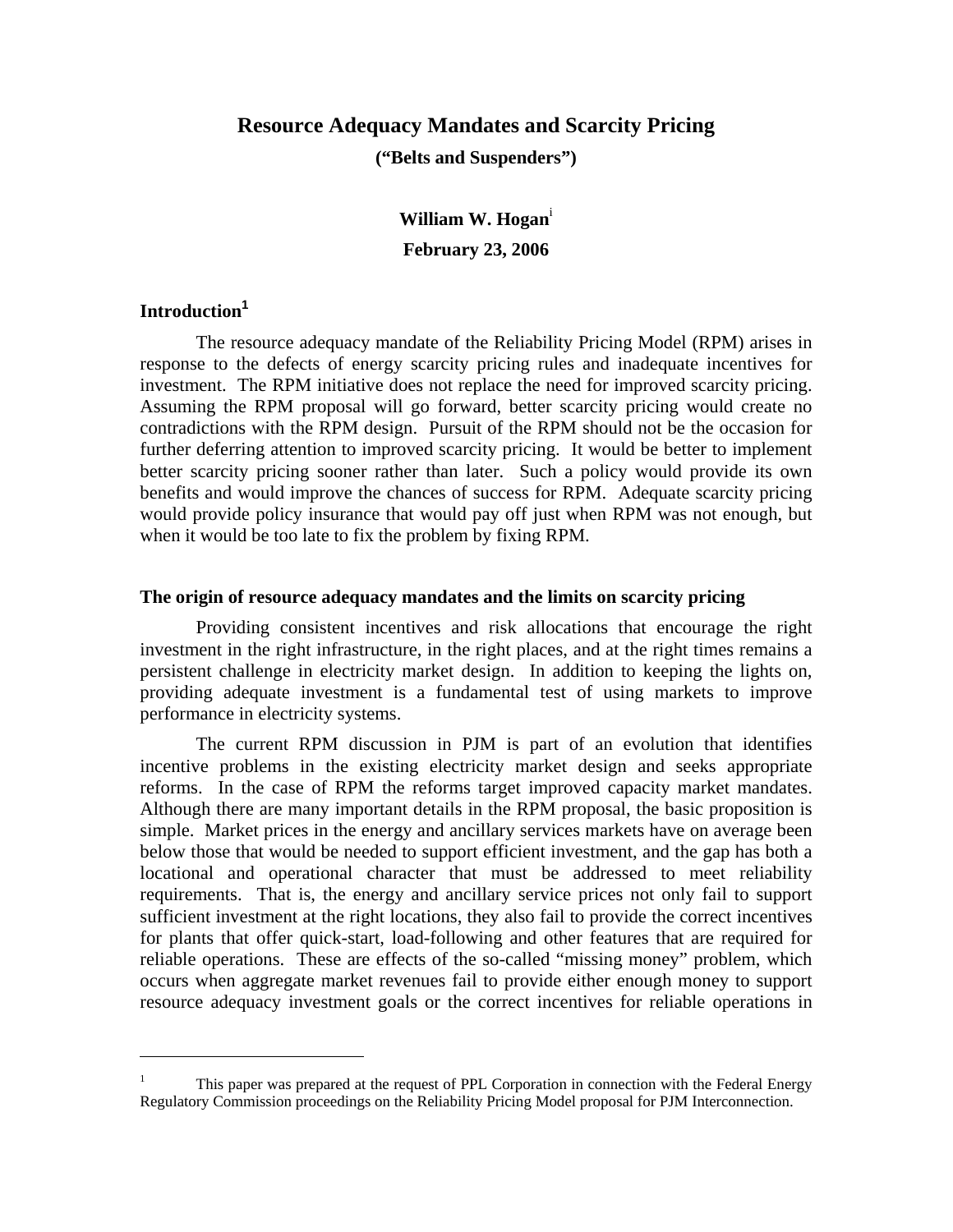real time.<sup>2</sup> Hence, the underlying problem is not merely with poor investment incentives. The suppressed prices for energy and ancillary services also undermine the incentives generators need to take all steps necessary to ensure their units are available for dispatch when and where they are most needed, while signaling to loads that helpful demand reductions may not be warranted. The RPM is intended to help fill this gap by defining the locational and operational requirements and attempting to provide the missing money with greater certainty about the payments.

The RPM is a partial remedy for the various problems associated with the missing money. There is a complementary need to augment the RPM approach by focusing in parallel on the incentive problems created in the way energy and ancillary service are arranged and priced in the real-time and day-ahead markets. This dual "belts and suspenders" approach addresses not merely the symptoms but also the underlying causes of the investment and operational reliability problems in PJM.

### **The importance of the real-time energy and ancillary services markets**

The energy market design in PJM is widely recognized as setting an example for other electricity markets. Built on the principles of a coordinated spot market with bidbased, security-constrained economic dispatch with nodal prices, the basic PJM energy market design reinforces reliability by using prices consistent with reliable dispatch. The use of consistent price signals simplifies the many tasks of the system operator, and provides a coherent framework for open access to the transmission grid. This core structure of the PJM design should be maintained and improved, because doing so will improve real-time reliability while laying a solid foundation to support the resource adequacy goals of RPM.

There are opportunities for improvement in the pricing of energy and ancillary services that will directly support RPM and its chances of success. The RPM proposal seeks to compensate for deficiencies in the existing market design for dispatching and pricing energy and ancillary services. The RPM does not address these underlying problems directly but instead seeks to address their symptoms. It is in public's interest that the RPM succeed and the market design does not result in a missing money problem. The best way to ensure success is to focus simultaneously on correcting these underlying problems in the basic markets, not just the symptoms of inadequate investments. As part of this process, it is important to give attention to continued identification and improvement in the real-time price signals provided through the basic market design. Accordingly, the energy and ancillary services market design should be improved to provide appropriate price signals reflecting the value of service provided.

<sup>2</sup> The term "missing money" describes the condition in which prices in the markets for energy and ancillary services are kept below market-clearing levels, especially in hours of scarcity, with one result being that the prices fail to cover the fixed costs of generators. As PJM notes in its RPM filing, "If a new unit is to recover all of its costs from the PJM markets in equilibrium, the unit needs to recover from the capacity market only those costs not recovered in the other PJM markets." Affidavit of Joseph E. Bowring, (hereafter, "Bowring Affidavit"), PJM RPM filing, Docket Nos. ER05-141-000 and EL05-148-000. August 31, 2005, Attachment G, at 2.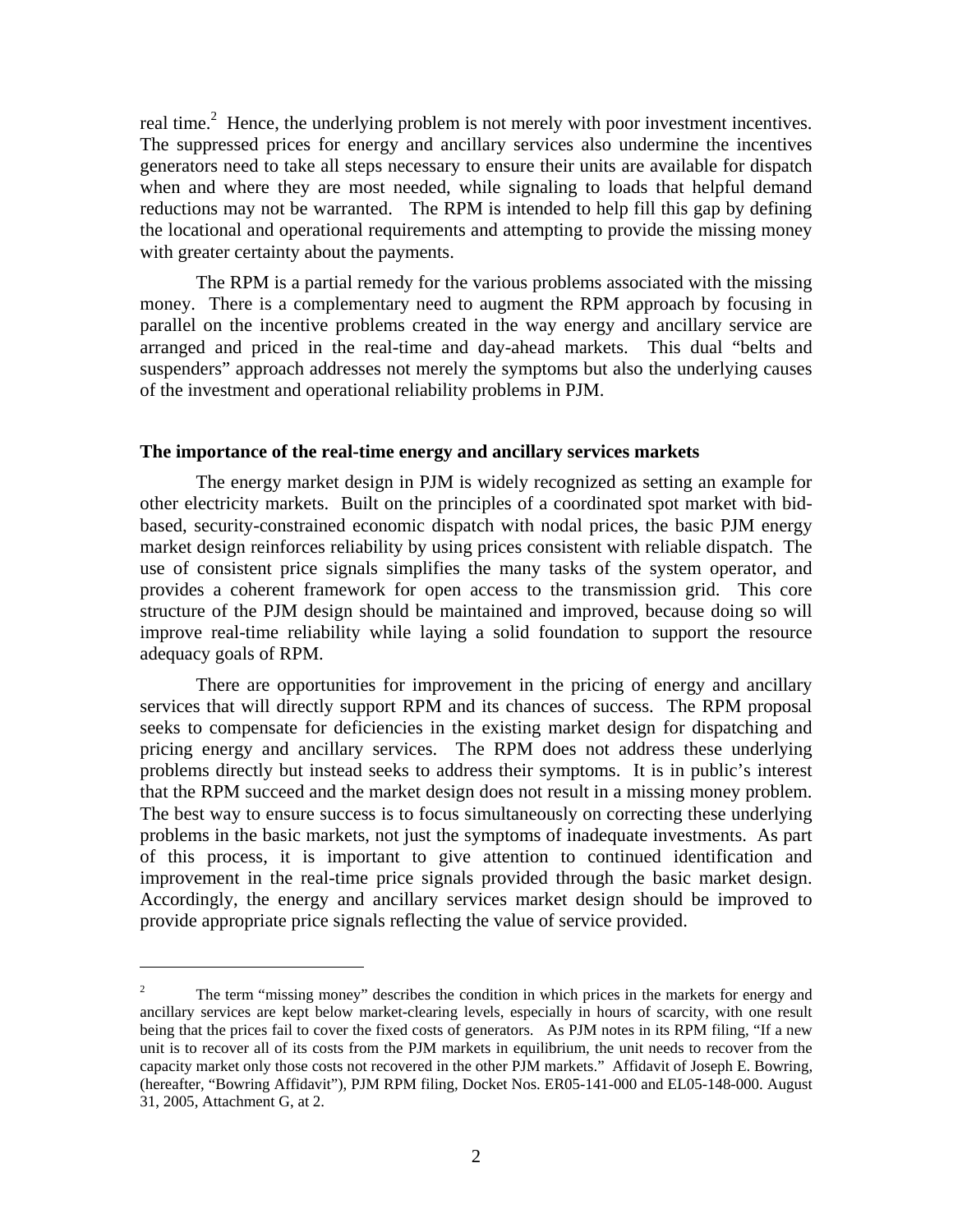There is no inherent conflict in following this dual approach of pursuing RPM along with energy and ancillary market improvements; indeed PJM has already explained that improved energy and operating reserve pricing and its RPM proposal are fundamentally compatible.<sup>3</sup> Improvements in the energy and ancillary services markets should make the RPM easier to implement and more likely to succeed. Failure to correct deficiencies in the energy and ancillary services markets would only increase the burdens placed on the RPM process, adding to its complexity and expanding the role of regulators in place of markets, while increasing the chances that RPM, no matter how well designed, may fail to achieve its objectives.

Although the underlying problems that create the need for RPM arise primarily in the pricing of energy and operating reserves, the RPM proposal by itself does not correct any underlying deficiencies in the energy market. Rather the RPM proposal continues the practice of having a separate capacity requirement and creates a new procurement and payment procedure intended to change the outcomes of investment decisions from what they might have been under the current installed capacity (ICAP) mandate. The underlying market design deficiencies would remain. Even further, to the extent that the RPM is successful and produces incremental investment that expands capacity, the energy and ancillary services market design would tend to reduce market-clearing prices and exacerbate the incentive problems cited as giving rise to the RPM requirement.

Improvements in pricing for energy and ancillary services markets would reinforce the objectives of RPM. In the current market design, locational marginal pricing (LMP) is recognized as simplifying the task of transmission congestion management.<sup>4</sup> For similar reasons, improved energy scarcity pricing would provide better real-time incentives for reliability given whatever investment the RPM supports. Without adequate scarcity pricing, the system operator will be compelled to invoke inadequate substitutes for scarcity pricing through administrative penalties and continued reliance on special arrangements like reliability must run (RMR) contracts and "Maximum Emergency" out-of-market purchases.

There have been substantial discussions and some progress in moving in the direction of scarcity pricing in  $PJM$ .<sup>5</sup> However, there appears to be general agreement that more can and should be done. The most important first step was in adopting LMP. Under most circumstances, the simplest interpretation of the LMP pricing rules suffices. But in periods of capacity scarcity, application of the basic idea requires attention to the underlying purposes of market-clearing pricing. For example, although it is often true that efficient spot-pricing produces an LMP defined by the "highest running generator offer," this is not always the appropriate rule. When capacity is constrained, marketclearing prices should be determined (ideally by demand bids) at levels above generator

<sup>3</sup> PJM RPM filing, Docket Nos. ER05-1410-000 and EL05-148-000. August 31, 2005, Part 1, p. 15.

<sup>4</sup> Phillip G. Harris, "Relationship between Competitive Power Markets and Grid Reliability: The PJM RTO Experience," Issue Papers on Reliability and Competition, US Department of Energy and Natural Resources Canada, August 2005, pp. 4-5. (www.energetics.com/meetings/reliability/papers.html)

<sup>5</sup> For example, see Federal Energy Regulatory Commission, "Initial Comments Of The Commission Trial Staff In Support Of Offer Of Settlement," Docket Nos. EL03-236-006 and EL04-121-000, December 6, 2005.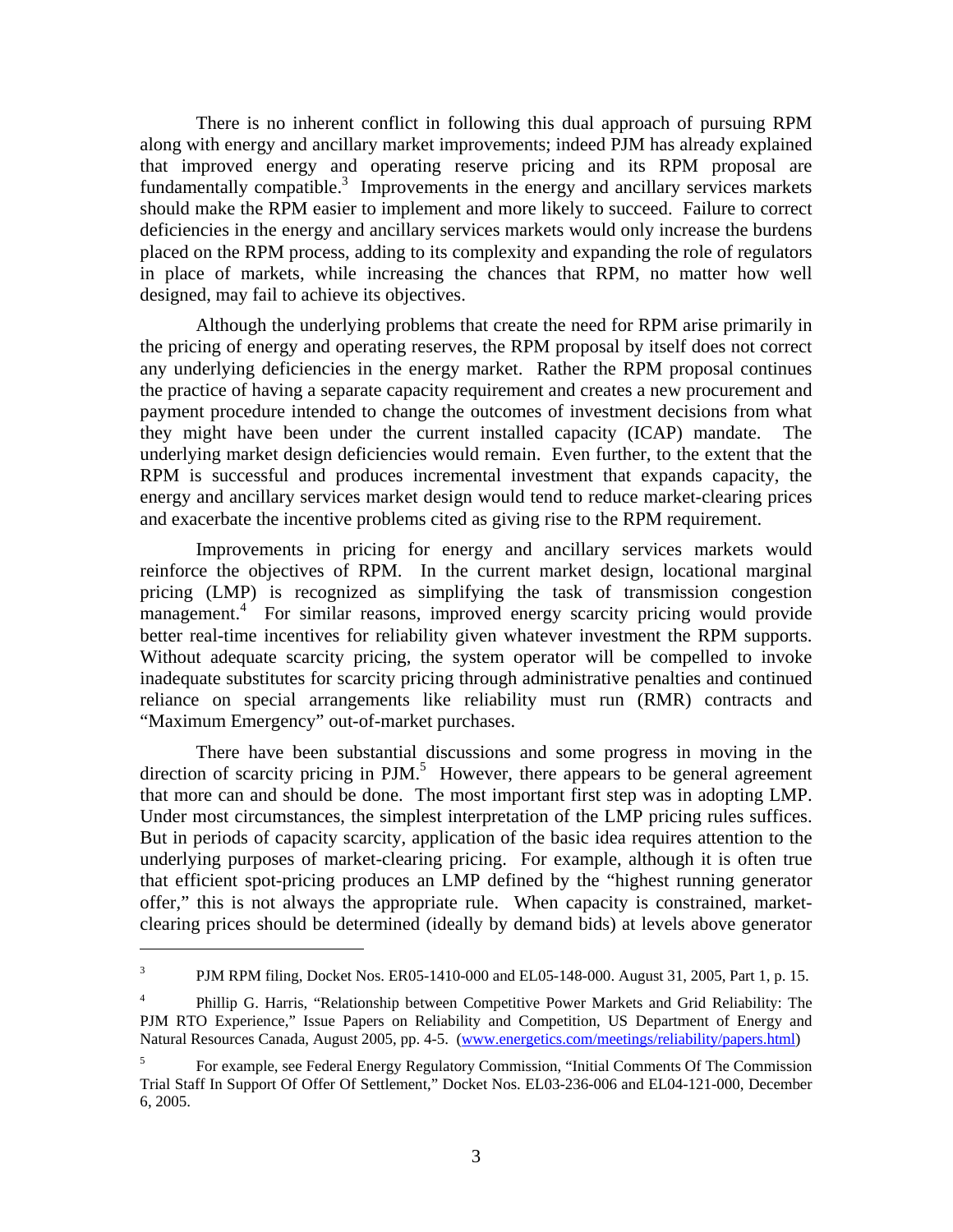offers, above even the higher offers allowed by the recent Settlement regarding scarcity pricing.<sup>6</sup> That is, genuine scarcity prices would be set by a demand curve, not simply by the supply offers of marginal generators. Further, the "demand curve" for power would reflect both the need for energy and the need for operating reserves, such that shortages in the level of operating reserves would tend to result in higher prices for both energy and operating reserves. The proper deviations from the simple "highest offer" pricing rule are most important precisely when scarcity in generation capacity applies. And it is artificially depressed pricing during these scarcity conditions that is cited as the principal source of the missing money problem.

The missing money is a symptom, so focusing solely on providing the missing money through RPM (or any other capacity payment mechanism) can fail to address the basic cause, while missing other aspects of the broader incentive problem. The litany of concerns is familiar. There is inadequate demand bidding and response in real time, and this creates its own problems by increasing incentives to exercise market power and the need for market power offer mitigation. But it is not just the absence of or disincentive for demand bidding that creates the problem. Nor is it just the existence of market power mitigation rules, which are likely to be necessary and appropriate in any event. Other operational and pricing rules may also suppress prices below appropriate clearing levels. Under current rules, the occasional conditions of scarcity, including maximum generation emergencies or voltage reductions, produce either no effect on LMPs, or perversely may cause calculated LMPs to decrease just at the time when other signals show that scarcity is increasing. The very existence of RMR contracts and out of market purchases could be prima facie evidence that scarcity pricing is defective and requires further reform.

Collectively, the several rules that combine to lower average prices in PJM produce the missing money problem. Although the conditions apply in relatively few hours, it would be precisely the scarcity prices in those few hours that would provide the needed compensation for the most efficient capacity investments. For electricity markets, the load curve and the marginal cost of supply combine to create a very volatile marginal cost that can be very high during shortage conditions, much higher than the current system offer cap of \$1000/MWh, but such marginal cost is applicable in only a few hours per year.

Lower average prices will of course produce lower average investments. But in real time, the suppressed prices will also undermine real-time reliability, especially in those hours in which capacity resources are short, as indicated by lower levels of operating reserves. If energy and operating reserve prices do not rise to reflect these shortages, then it is unlikely that generators will see the incentives needed to encourage all reasonable efforts to make their plants available for dispatch. The changes in behavior may be subtle and difficult to trace to any individual pricing event, but collectively and over time they will adversely impact reliability. For example, generators may simply fail to purchase sufficient fuel in advance when shortage conditions might occur; or they might avoid investments that allow dual-fuel capability, or on-site fuel storage; or they

<sup>6</sup> "PJM will not cap offers from any generation in the region while scarcity pricing is in effect, although such generation will remain subject to PJM's overall cap of \$1,000 per megawatt-hour." Settlement Comments, p. 5.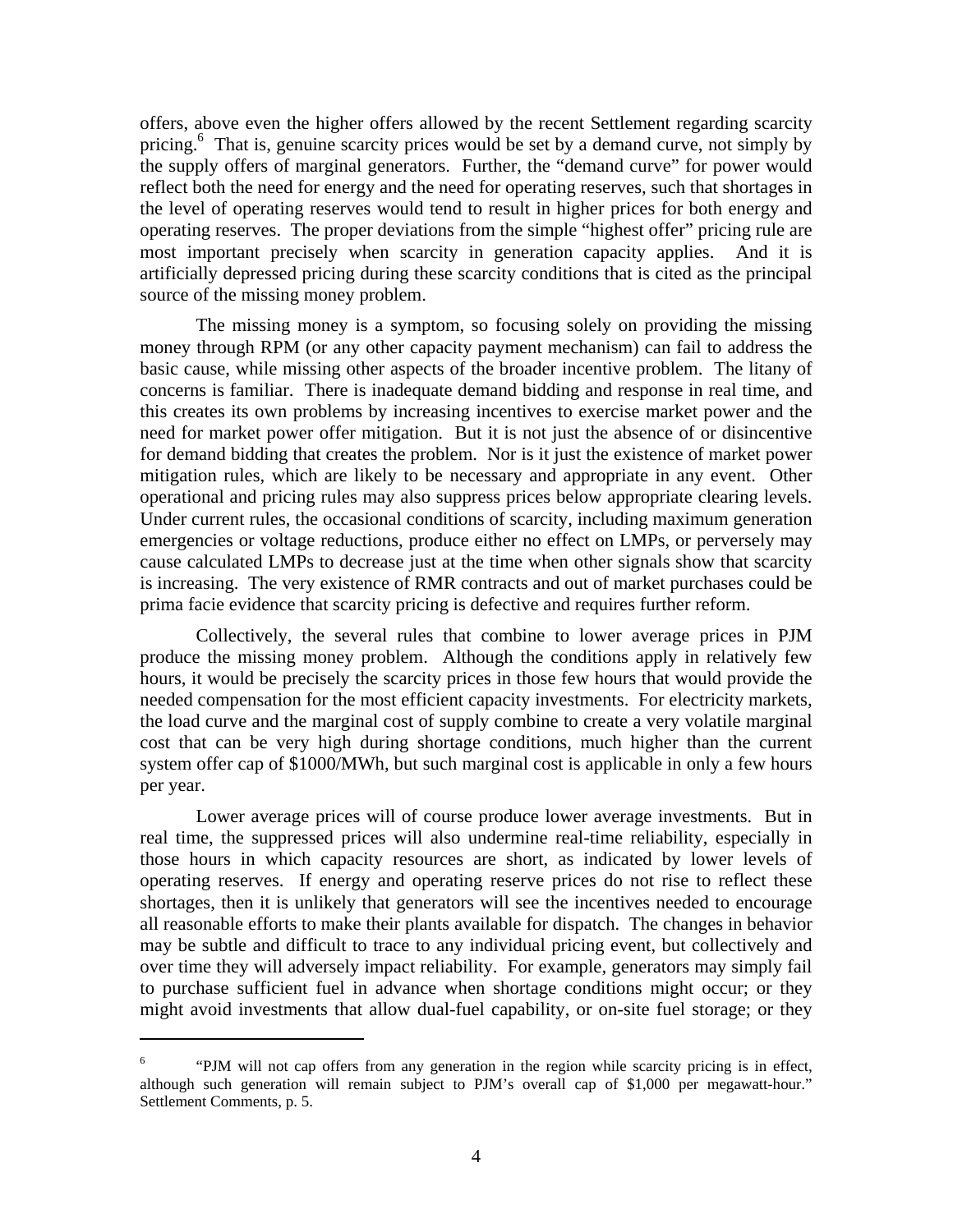may change maintenance practices and schedules. Collectively, these decisions will reduce the probability that various units will be available when and where they are most needed. For the same reasons, investments that would tend to make the units more flexible, such as the ability to perform quick starts, to recycle more frequently, and to follow load more easily may not be made, because the incentive for such reliabilityenhancing investments is simply not provided by the real-time prices.

The introduction of improved scarcity pricing in the PJM energy and operating reserve markets would address these concerns directly, thus complementing the investment goals of RPM, which seeks to target specific kinds of investments in those operational features that improve real-time availability and dispatch flexibility. The more important point, however, is that the real-time prices for energy and operating reserves would tend to encourage an efficient level of investment in these operating characteristics, thus making it less important whether PJM had correctly anticipated the exact level of investment needed for these operational features in the four-year ahead RPM auctions.

### **The importance of the demand curve for operating reserves**

 $\overline{a}$ 

To go beyond the description of symptoms of the scarcity pricing problems, the diagnosis and prescription should be targeted precisely at these infrequent conditions when scarcity arises. For example, in most hours there will be adequate spinning or quick start reserves. However, in some hours when the system is capacity constrained, there will be increasing steps to acquire more expensive sources of operating reserves, or reduce the available reserve protection, until we reach the point where load curtailment becomes necessary to ensure security. It is generally recognized that this process should address the increasing scarcity through rising prices of both reserves and energy. An important contribution of this scarcity pricing would be to recognize that as operating reserves are reduced, the reduced reserves increase the probability of load curtailment. By allowing energy and reserve prices to rise when this occurs, the enhanced incentives of scarcity pricing encourage both greater supply availability and increased demand response, thus reducing the need for involuntary load curtailments.

One approach to scarcity pricing is to use not a fixed operating reserve requirement but a sloped operating reserve demand curve above a minimum level to reflect higher prices determined simultaneously for energy and reserves.<sup>7</sup> Although the simplification of an operating reserve demand curve may not capture the full picture, it would remove many of the pricing anomalies that appear with the current fixed requirement model, a model that is equivalent to a vertical operating reserve demand curve that cannot always be honored.

<sup>7</sup> William W. Hogan, "On An 'Energy Only' Electricity Market Design For Resource Adequacy," Center for Business and Government, John F. Kennedy School of Government, Harvard University, September 23, 2005, pp. 11-14, (available at www.whogan.com). For a related discussion of the importance of an operating reserve demand curve, see ISO New England, "2006 Wholesale Markets Plan," September 2005, pp. 16-17.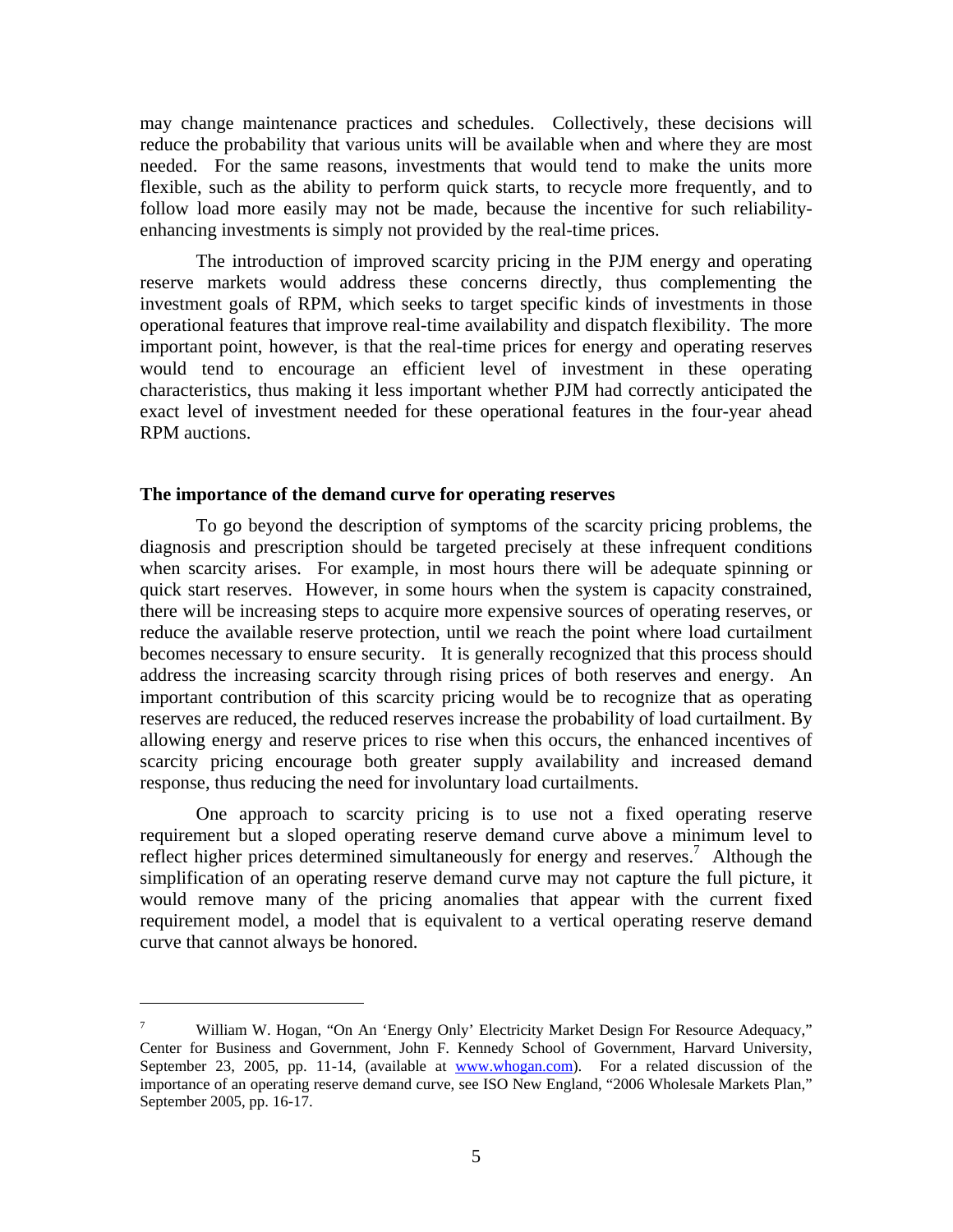An effective operating reserves demand curve with simultaneous determination of energy and reserve prices could provide several advantages in addition to sending better signals for investment. An operating reserve demand curve would provide an effective administrative tool for incorporating scarcity prices that would be necessary to provide adequate incentives for increased energy demand bidding. Hence, this could help "jump start" the demand side of the market. Further, by introducing some "elasticity" in total energy and reserve demand, the operating reserve demand curve would make a contribution similar to demand bidding in lessening the incentives to exercise market power.

The scarcity prices implied by an operating reserve demand curve would promote reliability by providing greater and timely incentives for market participants to make special efforts to provide capacity during periods of scarcity. And a well defined operating reserve demand curve would provide greater clarity for PJM system operators and transparency in their decisions about the need to obtain additional expensive capacity to meet reserve requirements.

Introduction of an operating reserve demand curve would not necessarily require changes in operating practice and should only enhance reliability. Even with no changes in the dispatch rules, the operating reserve demand curve should play a role in the determination of consistent energy and ancillary services prices. Just as with LMP determination, all prices should be calculated to be consistent with the dispatch assuming that the dispatch was optimal given the bids. This dispatch-based pricing principle maintains the primacy of reliable dispatch while using prices to provide consistent incentives. And just as experienced with LMP, there should be a convergence where any gaps between reliable dispatch and consistent prices would be both small and easy to explain.

The difference from present practice would be substantial during periods of reserve scarcity. The simple logic of scarcity pricing says that the reserve and energy price should approach the value of lost load (VOLL) when the level of reserves reaches the security minimum and load curtailment is required. The precise estimate of VOLL is controversial, but what is not controversial is that the VOLL is far above the de facto price cap of approximately \$1000/MWh in PJM. A VOLL of \$10,000/MWh is closer to the mark, and prices should sometimes approach or reach this level.

#### **Customers would be hedged against the risks of scarcity prices**

For most customers, the few hours of high prices would be managed through hedging programs like the Basic Generation Service in New Jersey or other default service rules in other states in PJM. A key point is that the degree of hedging, and the choice of whether to make such hedges mandatory for most consumers, or voluntary for some, would be left to the States to decide, just as they do today.

In effect, the few hours of high prices would be anticipated in the hedging contracts and spread over all the hours of load. This is the same effect that applies for the missing money recouped through the RPM payments that would also reflect the value of reliability and be spread over all hours of consumption. The important incentives at the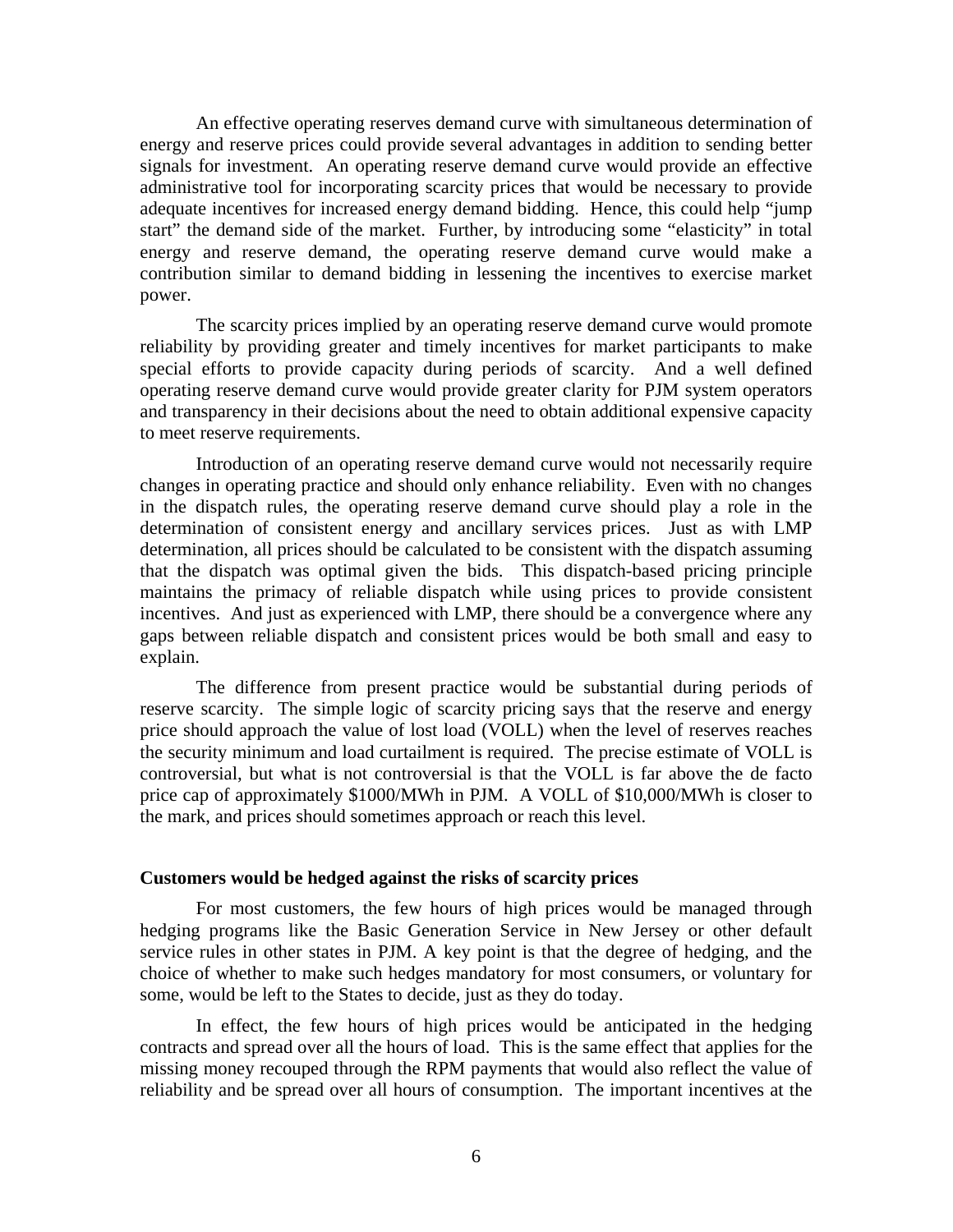margin, high scarcity prices that encourage availability of capacity, would still apply to market participants, even though average prices would be largely hedged and not subject to the same volatility.

#### **Market power mitigation would remain**

 $\overline{a}$ 

Better scarcity pricing would not eliminate the need for market power mitigation, although it would not necessarily make the market power problem worse.<sup>8</sup> The principal tool for mitigation, offer caps for generators that might have an incentive and ability to exercise market power, would remain. Although the short-hand descriptions of the problems of scarcity pricing often make reference to the effects of offer caps, it is not the offer caps per se that are the problem. To the contrary, the theory of offer caps is quite consistent with the principles of competitive markets and appropriate scarcity prices. The problem is the combination of the offer caps and other rules in dispatch and pricing. For example, with an appropriate operating reserve demand curve and offer caps on generators, market rules could provide that scarcity prices would still rise as PJM became short of operating reserves, and price could rise to the VOLL if the available capacity were not sufficient to meet the minimum operating reserve requirements.

## **Scarcity pricing complements RPM and other resource adequacy goals**

Improved pricing in energy and ancillary services would provide other benefits. It is possible that adequate scarcity pricing, combined with hedging and long-term contracts, would be sufficient to ensure the right investment incentives and procedures. However, it is likely that better scarcity pricing would leave some problems that would be beyond the reach of prices and markets alone. The usual example cited would be some condition where lumpy investment decisions have a material effect on prices and create free-rider problems.<sup> $\delta$ </sup> Adequate scarcity pricing alone would not be sufficient to deal with all these conditions. However, improvements in scarcity pricing would isolate the special conditions that needed further regulatory treatment and allow for better diagnosis and prescription.<sup>10</sup> This would provide a principled basis for regulatory This would provide a principled basis for regulatory decisions and provide the tools that would support regulatory restraint. Absent such a principled argument, the market could slowly unravel as each regulatory treatment

<sup>8</sup> See William W. Hogan, "On An 'Energy Only' Electricity Market Design For Resource Adequacy," Center for Business and Government, John F. Kennedy School of Government, Harvard University, September 23, 2005, pp. 24-25. (available at www.whogan.com)

<sup>9</sup> For example, a large plant in a load pocket might depress prices enough to prevent it from recouping its annual fixed costs. But if the plant closes and no new capacity were to enter, prices could rise more than enough to justify keeping the plant in place. Market participants would be better off with the plant open, but there may not be an adequate market mechanism to capture these benefits.

<sup>&</sup>lt;sup>10</sup> Dispatch-based pricing to provide consistent ex post LMP and reserve prices can reduce some of the gap associated with short-term fixed costs and lumpy decisions. For a further discussion, see William W. Hogan and Brendan J. Ring, "On Minimum-Uplift Pricing For Electricity Markets," Center for Business and Government, Harvard University, March 19, 2003, (www.whogan.com)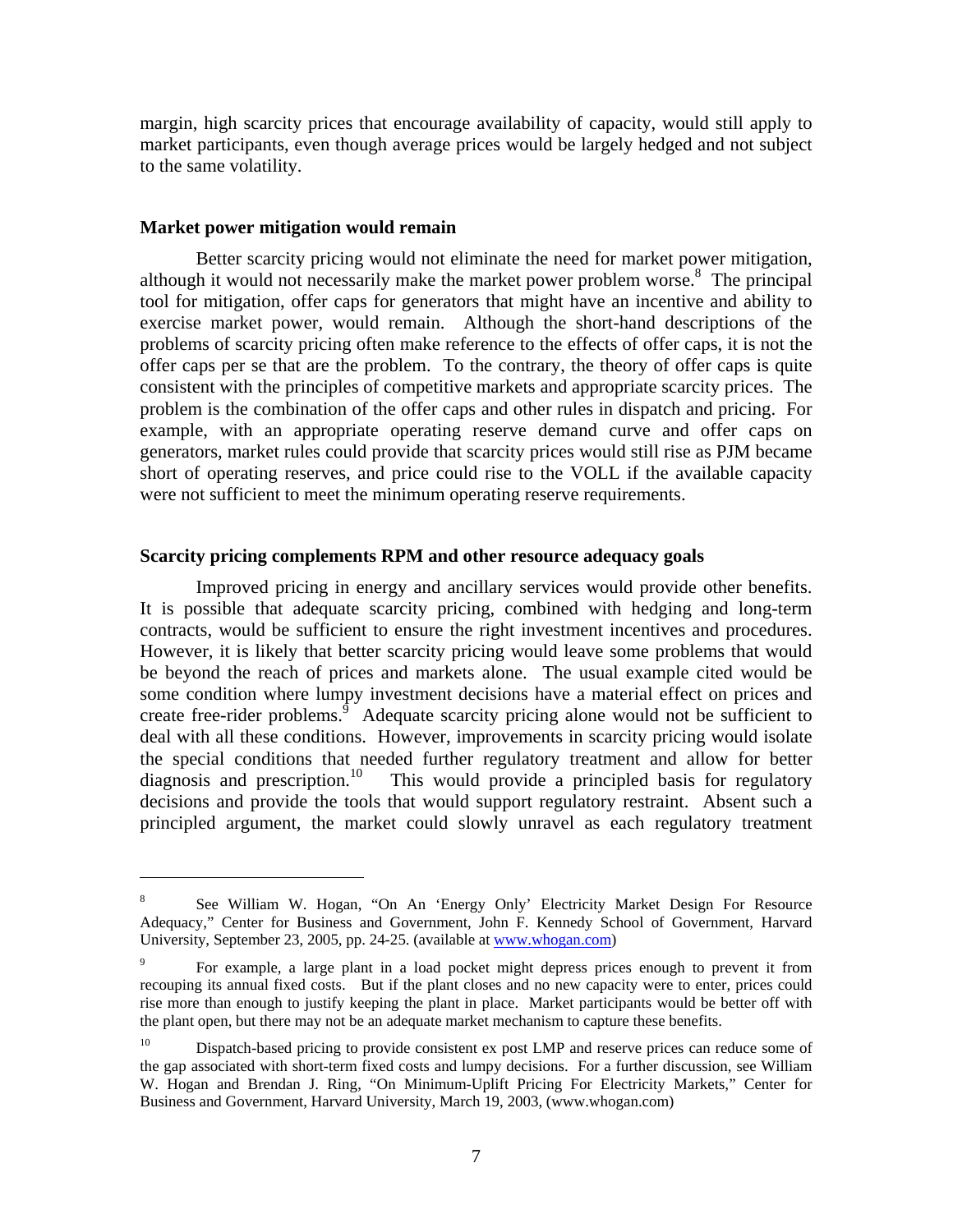creates perverse results that add to the symptoms of market failure and in turn create appeals for further regulatory treatment.

 For those who argue that adequate scarcity pricing is all that is required, implementation along with RPM provides an advantage in giving credibility to the sustainability of scarcity pricing. Absent sufficient capacity and adequate long-term contracts that provide viable hedging instruments, there would be a legitimate concern that a regulatory promise to support scarcity pricing could not be honored in the face of the political pressure that would appear precisely when scarcity emerged. But with parallel programs that provide the best hedging and capacity investment that the regulator can craft, scarcity pricing to support real-time operations should be seen as a solution and not part of the problem. As experience grows, the hope that good market design can reduce or eliminate the need for programs like RPM might be realized.

The system operator's task would be simplified with better scarcity pricing. The concern that reliability cannot be met unless the right investment occurs motivates the interest in the longer horizon and locational and operational features requirements of RPM. However, the same logic implies that whatever the investment, in the end the key is to make sure that the plant is available, fuel acquired, and any extraordinary measures needed are forthcoming and creative. It would be very hard to write operating rules and procedures to mandate cooperation when the prices don't reflect opportunity costs. But if prices in real time reflect the best estimate of opportunity cost, behavior would more naturally align with the needs of reliability. In this sense, adequate scarcity pricing provides policy insurance that would pay off just when RPM was not enough, but when it would be too late to fix the problem by fixing RPM.

The RPM proposal would be quite compatible with improved scarcity pricing in the energy and ancillary services markets. For example, the current RPM proposal includes setting the variable resource requirement curve to net out an estimate of the likely scarcity profits in energy and ancillary service markets. However, the procedure does not require RPM resources to rebate the actual scarcity payments that appear. This preserves incentives in real time and is an important attractive feature of the RPM design. Of course, bidders in the RPM auctions will anticipate the expected value of the scarcity payments and these estimates will reduce the missing money that must be handled through the RPM auction.

Hence, the logic of the RPM treatment of scarcity rents is compatible with implementing the RPM auction and improving scarcity pricing. Simply launching a credible effort to reform energy market pricing would have a beneficial effect on the RPM auction. Conversely, a de facto decision to defer reforms in energy market pricing would have a detrimental effect on RPM's prices and its success in achieving its stated goals.

### **Implementing resource adequacy mandates and scarcity pricing**

PJM should implement better and more comprehensive scarcity pricing at least as fast as the schedule to implement RPM. Since it is important that proper energy pricing signals accompany the implementation of RPM, it would be an unnecessary risk for PJM